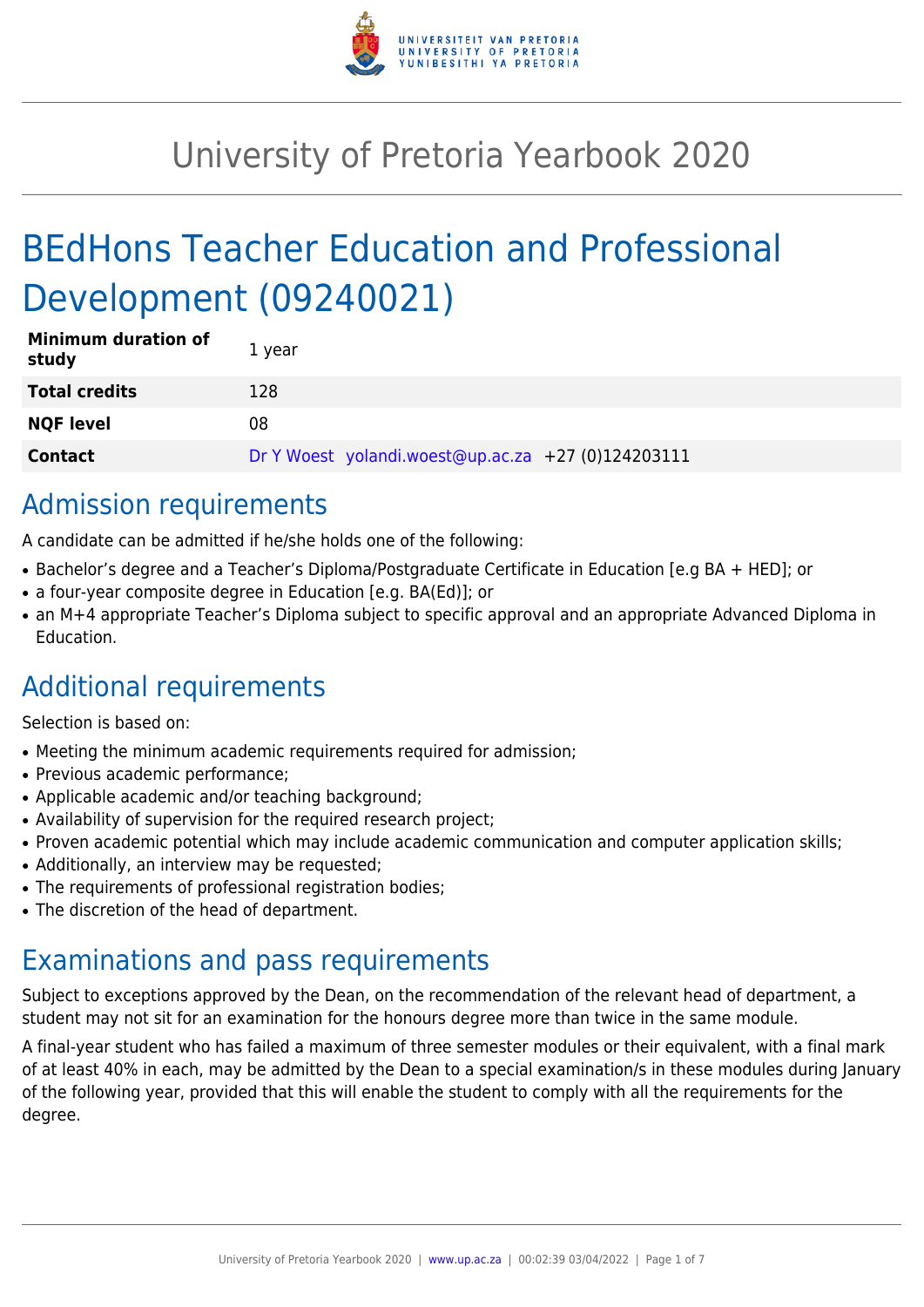

# Research information

A research project is compulsory and must be handed in for examination, as prescribed by the particular department.

# Pass with distinction

The degree is conferred with distinction on a student who has obtained an average of at least 75%, with a minimum of 70% in each module.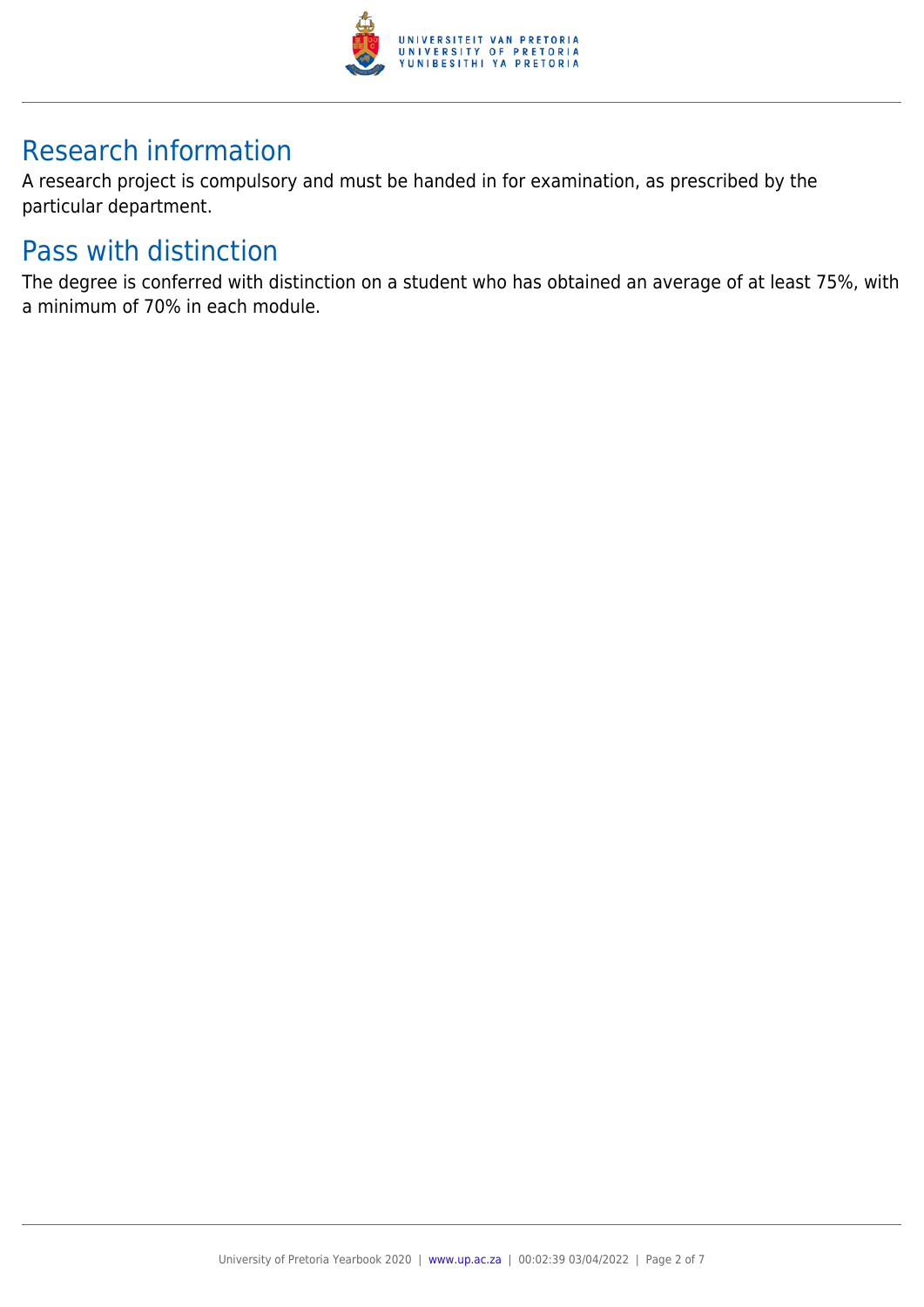

# Curriculum: Final year

**Minimum credits: 128**

# **Fundamental modules**

## **Part 2: Research report 780 (CDV 780)**

| <b>Module credits</b>         | 16.00                          |
|-------------------------------|--------------------------------|
| <b>Prerequisites</b>          | <b>NMQ 755</b>                 |
| Language of tuition           | Module is presented in English |
| <b>Department</b>             | Humanities Education           |
| <b>Period of presentation</b> | Semester 2                     |

#### **Module content**

Supervised research project of limited scope. Use qualitative and/or quantitative methods. Writing a short report.

### **Part 1: Research proposal 755 (NMQ 755)**

| <b>Module credits</b>         | 16.00                          |
|-------------------------------|--------------------------------|
| Language of tuition           | Module is presented in English |
| <b>Department</b>             | Humanities Education           |
| <b>Period of presentation</b> | Semester 1                     |

#### **Module content**

Guided literature research, formulation of a conceptual framework and development of a research proposal for a supervised research project of limited scope.

# **Core modules**

#### **Assessment approaches and instruments 711 (API 711)**

| <b>Module credits</b>         | 16.00                                        |
|-------------------------------|----------------------------------------------|
| <b>Prerequisites</b>          | No prerequisites.                            |
| Language of tuition           | Module is presented in English               |
| <b>Department</b>             | Science Mathematics and Technology Education |
| <b>Period of presentation</b> | Semester 2                                   |

#### **Module content**

Foundations, principles and ethics of assessment practices. International trends. Quantitative and qualitative modes of assessment and appropriate instruments. Generating evidence for assessment. Assessment and quality assurance. Techniques of computer-based assessment.

### **Curriculum development 710 (CDD 710)**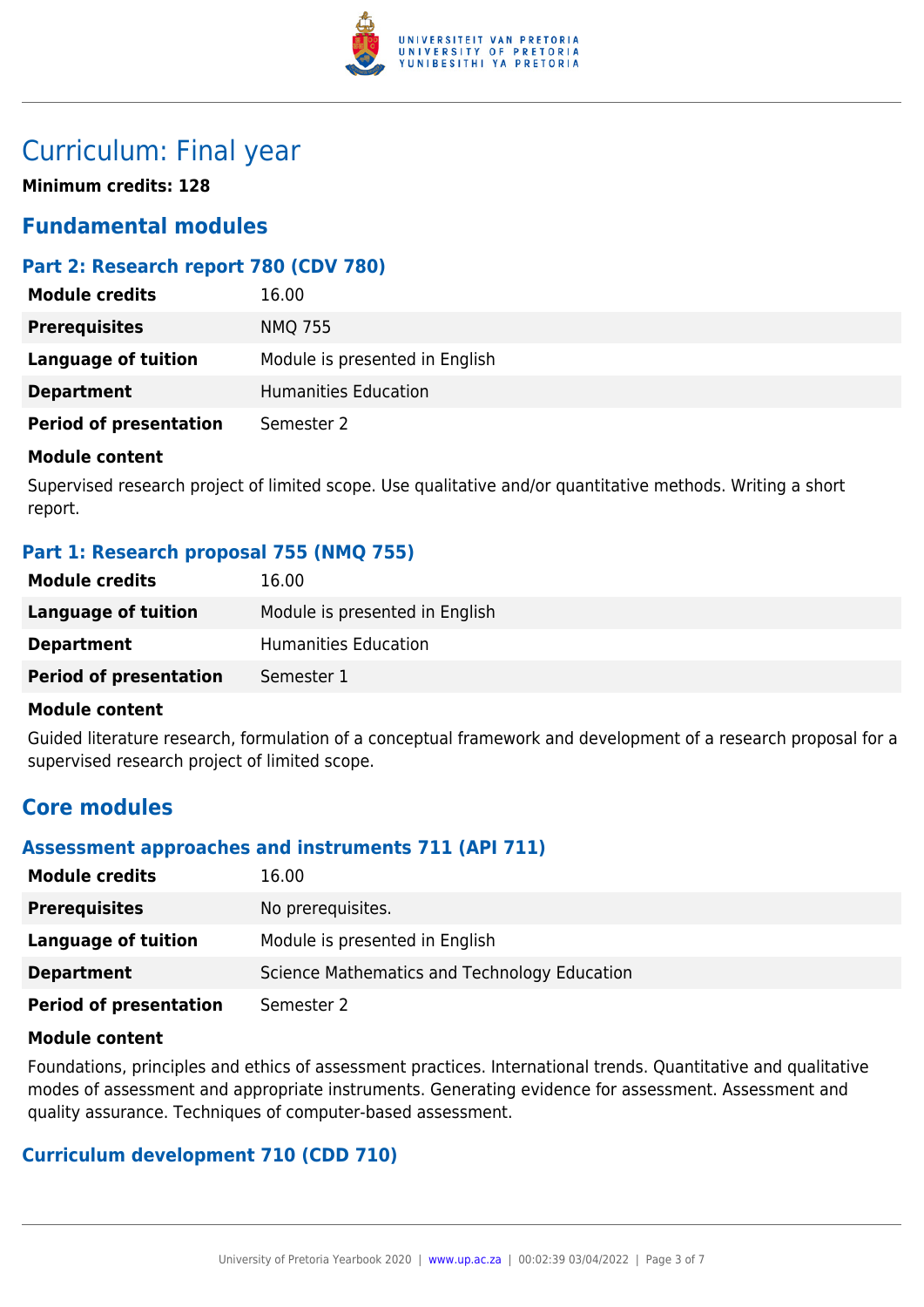

| <b>Module credits</b>         | 16.00                                        |
|-------------------------------|----------------------------------------------|
| <b>Prerequisites</b>          | No prerequisites.                            |
| Language of tuition           | Module is presented in English               |
| <b>Department</b>             | Science Mathematics and Technology Education |
| <b>Period of presentation</b> | Semester 1 or Semester 2                     |

#### **Module content**

Principles and foundations of curriculum/programme design and development. International and national models and trends in curriculum/programme development. Principles of outcomes-based programming in the SAQA context. Curriculum development models and instruments in action. Situation and task analysis needs assessment. Development. Dissemination. Implementation as a change process. Assessment and evaluation.

## **Philosophy and social imperatives of education 711 (EDS 711)**

| <b>Module credits</b>         | 16.00                          |
|-------------------------------|--------------------------------|
| <b>Prerequisites</b>          | No prerequisites.              |
| <b>Language of tuition</b>    | Module is presented in English |
| <b>Department</b>             | <b>Educational Psychology</b>  |
| <b>Period of presentation</b> | Semester 1                     |

#### **Module content**

Meta-theories in education. Empiricism; rational empiricism; critical rationalism; critical theory; phenomenology; hermeneutics; system theory; philosophies in education: traditional philosophies; indigenous (African) philosophies. The influence of modernism and postmodernism on education. Sociological imperatives for education. Theories of societal change and roles and values of education. Comparative perspectives on learning theories and their meaning for education.

#### **Educational research methodology 745 (NMQ 745)**

| <b>Module credits</b>         | 16.00                                        |
|-------------------------------|----------------------------------------------|
| Language of tuition           | Module is presented in English               |
| <b>Department</b>             | Science Mathematics and Technology Education |
| <b>Period of presentation</b> | Semester 1                                   |

#### **Module content**

The nature of educational enquiry: contexts of research, research ethics, truth, rationality, subjectivity and objectivity; Quantitative and qualitative modes of enquiry, research designs and data collection techniques. Various approaches to qualitative research including case study research, historical research, ethnographic research, and action research. Basic concepts and principles of quantitative research. Statistical techniques in the educational research process. Survey methodology and questionnaire design. Classification and graphical representation of data. Descriptive measures. Statistical inference. Data-processing procedures. Parametric versus non-parametric tests. Some test statistics (e.g. F-Test and T-test). Formulating a research methodology for a limited project.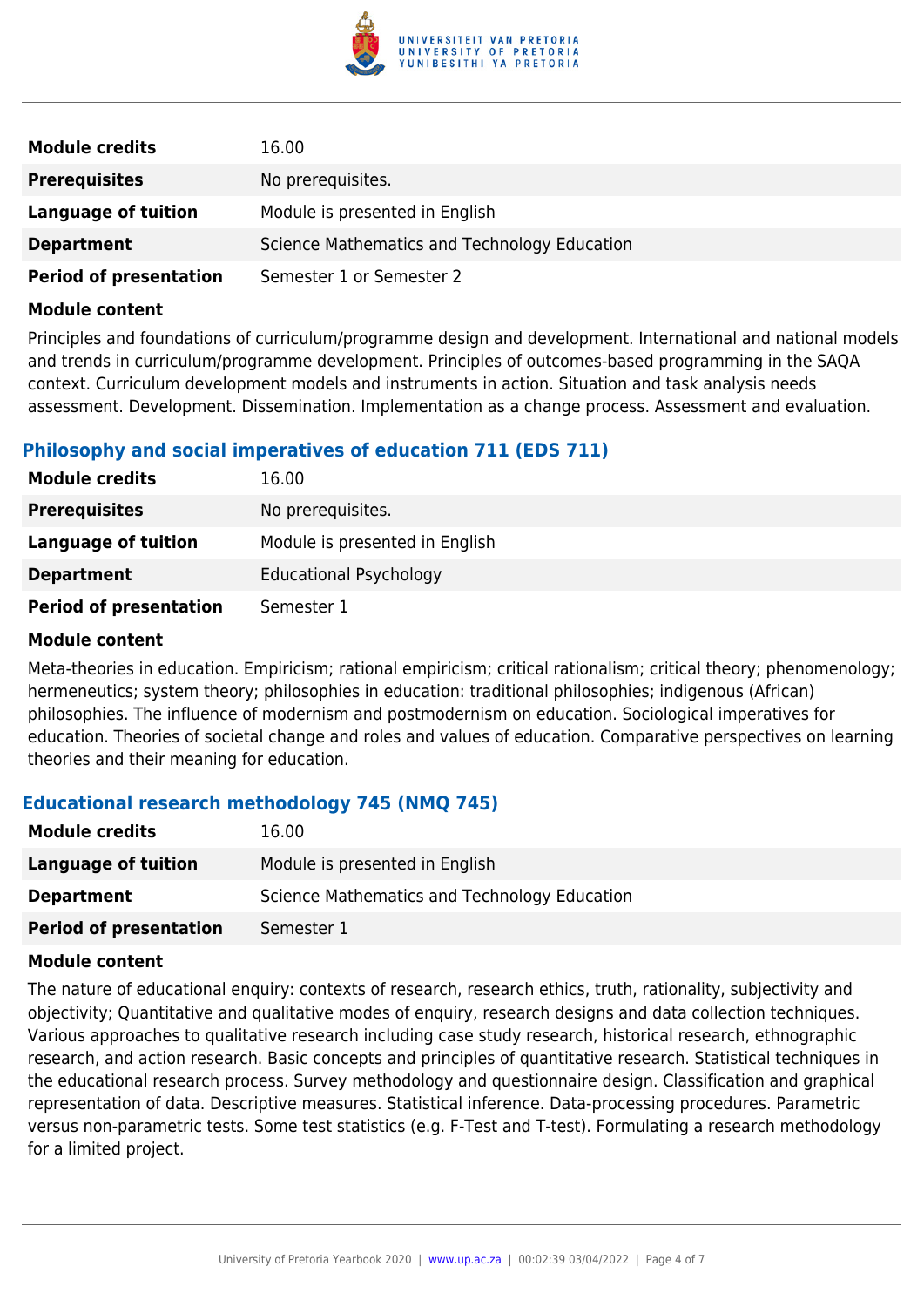

# **Professional development 710 (PFO 710)**

| <b>Module credits</b>         | 16.00                          |
|-------------------------------|--------------------------------|
| Language of tuition           | Module is presented in English |
| <b>Department</b>             | Humanities Education           |
| <b>Period of presentation</b> | Semester 2                     |

#### **Module content**

Professional development as educator to optimise independence, interdependence, and self-renewal. Implementing principles of personal vision, personal leadership, personal management, interpersonal leadership, creative cooperation, and balanced self-renewal through action research.

# **Elective modules**

### **Diversity in education 720 (EDI 720)**

| <b>Module credits</b>         | 16.00                          |
|-------------------------------|--------------------------------|
| <b>Prerequisites</b>          | No prerequisites.              |
| Language of tuition           | Module is presented in English |
| <b>Department</b>             | Humanities Education           |
| <b>Period of presentation</b> | Semester 1                     |

#### **Module content**

Visions of education for a multicultural society strive for equity of opportunity to learn, largely through the convergence of three practices: heterogeneous grouping, highly interactive instruction that appeals to a wide variety of learning styles, and inclusive curricula. A constructivist understanding of education, in which learners are active architects of meaning, permeates this collaborative vision of education. From a multicultural perspective, all students should receive an education that continuously affirms human diversity; one that embraces the history and culture of all racial groups and that teaches people to take charge of their own destinies.

### **Gender in education 730 (GEE 730)**

| <b>Module credits</b>         | 16.00                          |
|-------------------------------|--------------------------------|
| <b>Prerequisites</b>          | No prerequisites.              |
| Language of tuition           | Module is presented in English |
| <b>Department</b>             | Humanities Education           |
| <b>Period of presentation</b> | Semester 1 or Semester 2       |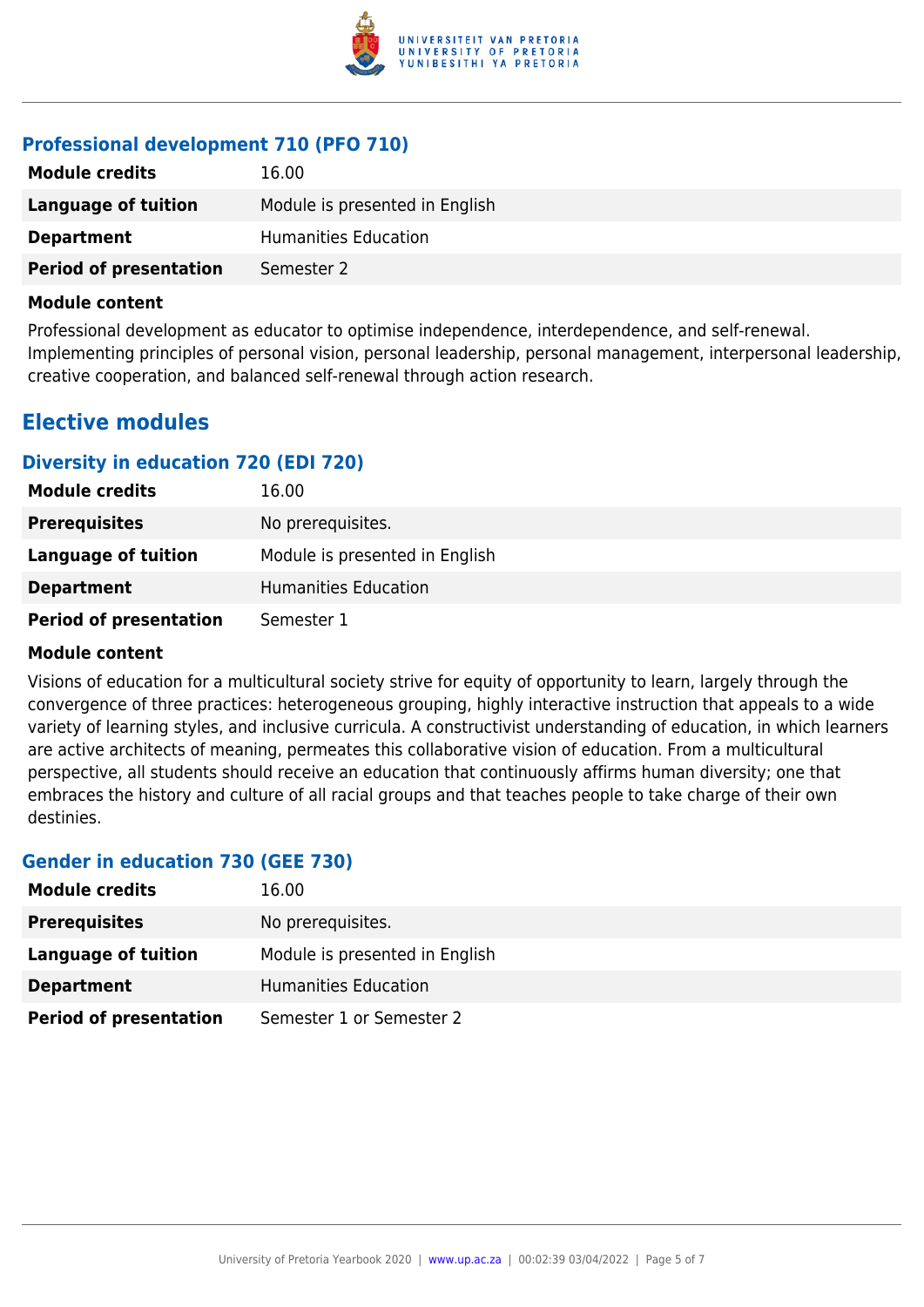

#### **Module content**

This module is informed by a commitment to gender equality and gender justice. It explores the concept of gender in various educational settings. It entails the intersecting relationships between gender, curriculum and identity by including related topics such as feminism and its origins, masculinity and femininity in the classroom and LGBTI issues in education among other. The module further explores topics such as gendered relationships between dominant and marginalised subjects, gender curriculum and young children as well as sexuality and the curriculum. It aims to develop a gendered awareness of how the curriculum operates in terms of curricula policies, classroom practices and materials and how this influences the construction of gendered identities.

# **History education 730 (HIE 730)**

| <b>Module credits</b>         | 16.00                          |
|-------------------------------|--------------------------------|
| <b>Prerequisites</b>          | No prerequisites.              |
| Language of tuition           | Module is presented in English |
| <b>Department</b>             | Humanities Education           |
| <b>Period of presentation</b> | Semester 1 or Semester 2       |

#### **Module content**

The module aims to examine and debate the nature of African History and how it manifests itself within African and non-African school contexts. Selected issues related to the teaching of African History such as Eurocentrism; African scepticism; Gender; Racism; African indigenous historical knowledge; postcolonialism; decolonisation and the nature of historical evidence on Africa will be engaged with. In the process methodologies, policies and theories to teach African History effectively will be explored.

### **Multi-literacies 730 (JGL 730)**

| <b>Module credits</b>         | 16.00                                                        |
|-------------------------------|--------------------------------------------------------------|
| <b>Prerequisites</b>          | Any undergraduate equivalent language and/or literacy module |
| <b>Contact time</b>           | 7 lectures                                                   |
| <b>Language of tuition</b>    | Module is presented in English                               |
| <b>Department</b>             | <b>Humanities Education</b>                                  |
| <b>Period of presentation</b> | Semester 1 or Semester 2                                     |

#### **Module content**

This module introduces the concepts of multi-literacies and multimodality highlighting the importance of these when teaching learners from diverse linguistic and cultural communities. The topics dealt with in this module should not be seen in isolation but are interrelated and are applicable to teaching in the global classroom. Topics include, among others, language and literacies; language acquisition theories; current language policies; the multilingual classroom; English as a lingua franca; World Englishes; globalisation and school and social literacies. The student is expected to design appropriate applications of various concepts in innovative classroom practices that reflect an advanced knowledge of key South African texts, policies and issues as addressed in this module.

# **Life orientation education 710 (JLO 710)**

**Module credits** 16.00